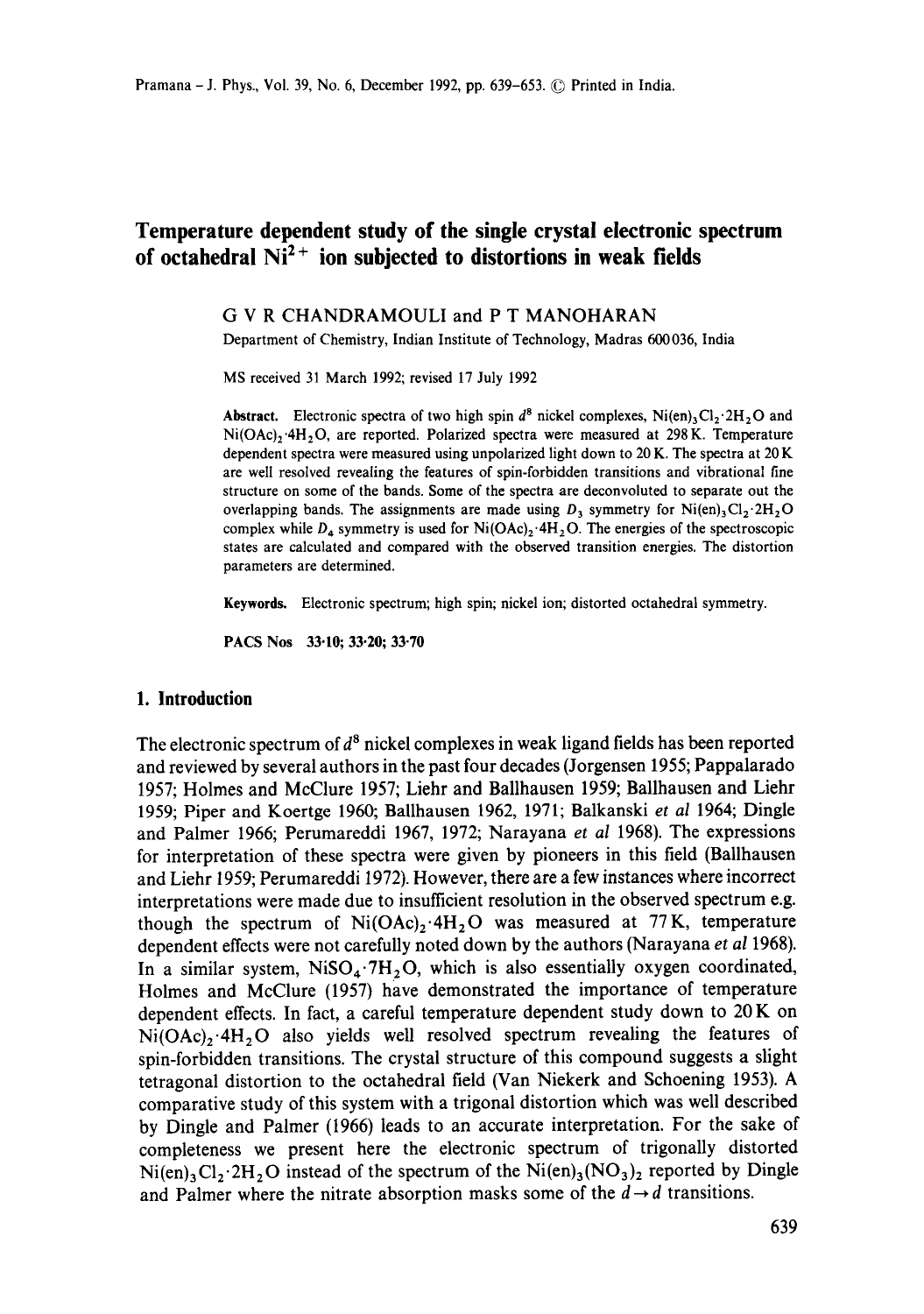# 2. **Experimental**

The compound  $Ni(en)_3Cl_2.2H_2O$  was prepared by mixing a solution of nickel chloride in water and ethylenediamine in 1:3 molar proportions. Large diamond-shaped plate-like crystals of violet colour were obtained on slow evaporation of this solution. The crystals of nickel acetate tetrahydrate were grown on slow evaporation of a saturated solution in water. Emerald green prismatic crystals were obtained which contain a flat face and a long axis. The morphologies of both the crystals were determined using an Enraf-Nonius CAD-4 single crystal X-ray diffractometer. The flat face of the  $Ni(en)_3Cl_2$ :  $2H_2O$  crystal was found to be (010) and the a- and c-axes are oriented along the diagonals. In  $Ni(OAc)_2 \cdot 4H_2O$  the long (needle) axis is found to be *a*-axis while the flat is  $(0\bar{1}1)$ . The spectral measurements were made using CARY-2390, Carl-Zeiss DMR-21 spectrophotometers and a microspectrophotometer developed in our laboratory for polarized optical spectral measurements in the UV-VIS region for small single crystals. The spectra presented in the figures were obtained from the former two instruments. The crystals were mounted on the cold head attached with a crystal mount of CTI cryogenics cryodyne cryocooler for temperature dependent measurements with CARY-2390 spectrophotometer. A liquid nitrogen cryostat was used for measurements on DMR-21 spectrophotometer. A pair of Glan prisms was used for polarization measurements. Polarized spectral measurements on ethylenediamine complex were made keeping the electric vector parallel and perpendicular to  $a$ -axis with light incident on  $ac$ -plane which is the fiat face of the crystal. In the case of the acetate complex, the electric vector was oriented in parallel and perpendicular directions to the a-axis with light incident on  $(011)$  plane.

# **3. Crystal and molecular structures**

Since crystal structure of  $Ni(en)_3Cl_2.2H_2O$  was not available, unit cell dimensions were determined using Enraf-Nonius CAD-4 single crystal X-ray diffractometer. This belongs to a monoclinic system with  $a = 8.730(6)~\text{\AA}$ ,  $b = 13.90(8)~\text{\AA}$ ,  $c = 12.9631(44)~\text{\AA}$ and  $\beta = 93.31^{\circ}$ . This is isomorphous with  $\text{Zn}(en)_{3}Cl_{2} \cdot 2H_{2}O$  whose crystal structure is known (Muralikrishna *et al* 1983). Hence the interpretations were made on the basis of the structure of the zinc complex. The molecular structure is shown in figure 1(a). The symmetry of the molecule is  $D_3$ . There are four molecules per unit cell whose molecular axes are oriented parallel to the *a*-axis of the crystal. Hence the measured polarizations correspond to the polarizations with respect to the molecular axes.

The crystals of  $Ni(OAc)<sub>2</sub>·4H<sub>2</sub>O$  belong to the monoclinic system  $P2<sub>1</sub>/c$  with two molecules per unit cell related to each other by a centre of inversion. The molecular structure is shown in figure 1(b). The NiO<sub>6</sub> moiety belongs to  $D_4$  symmetry where the molecular axis is along one of the  $Ni$ -OH<sub>2</sub> bond directions rather than Ni-OAc bond. The Ni–O bond lengths (Van Niekerk and Schoening 1953): Ni–OAc =  $2.12\text{ Å}$ ,  $Ni-OH<sub>2</sub>(1)=2.11~\text{\AA}$  and  $Ni-OH<sub>2</sub>(2)=2.06~\text{\AA}$  indicate a tetragonal compression. Unlike ethylenediamine, the external morphology of this crystal is unfavourable for precise polarization measurements. The molecular axis makes an angle of  $61^\circ$  with a-axis while it makes  $67^{\circ}$  with the perpendicular to a-axis in (011). Hence very small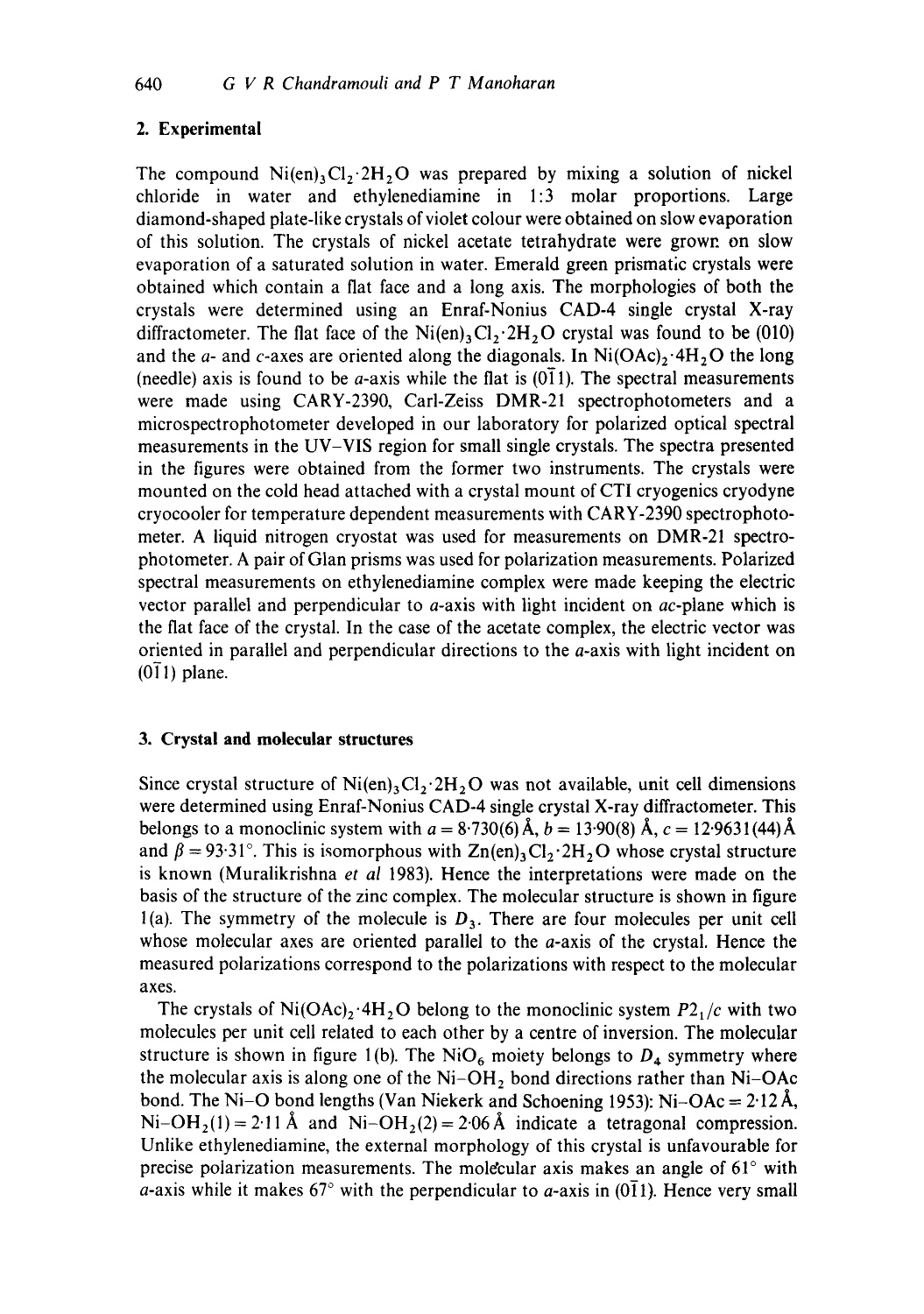

**Figure 1.** (a) Molecular structure of  $\text{Ni(en)}_3$  moiety in  $\text{Ni(en)}_3\text{Cl}_2$ . 2H, O. (b) Molecular structure of  $Ni(OAc)_2.4H_2O.$ 

differences were observed between parallel and perpendicular spectra. Though exact conclusions on polarizations of bands could not be drawn from these spectra, polarization are tentatively indicated.

# **4. Results**

The polarized electronic spectrum of  $Ni(en)_3Cl_2·2H_2O$  measured parallel and perpendicular to a-axis in *ac* plane along with the unpolarized spectrum in the region 280-1200nm is shown in figure 2. There are three broad absorptions in the range 8000-35000 cm<sup>-1</sup>. A comparison of spectra recorded at 20 K and 300 K is shown in figure 3. Figures 2 and 3 reveal the complete shape of the high energy band. On cooling, a weak band at  $34000 \text{ cm}^{-1}$  appeared and picked up intensity till 20 K. The spin-forbidden transition centred at  $21400 \text{ cm}^{-1}$  was recorded at higher resolution which appears similar to the one reported earlier. The three broad band envelopes are observed in both parallel and perpendicular polarizations with differing intensity indicating that they contain multiple transitions of both polarization characteristics as described by Dingle and Palmer. Considering these factors, we have deconvoluted the entire spectrum (Barker and Fox 1980) both at 20K and 300K and the peak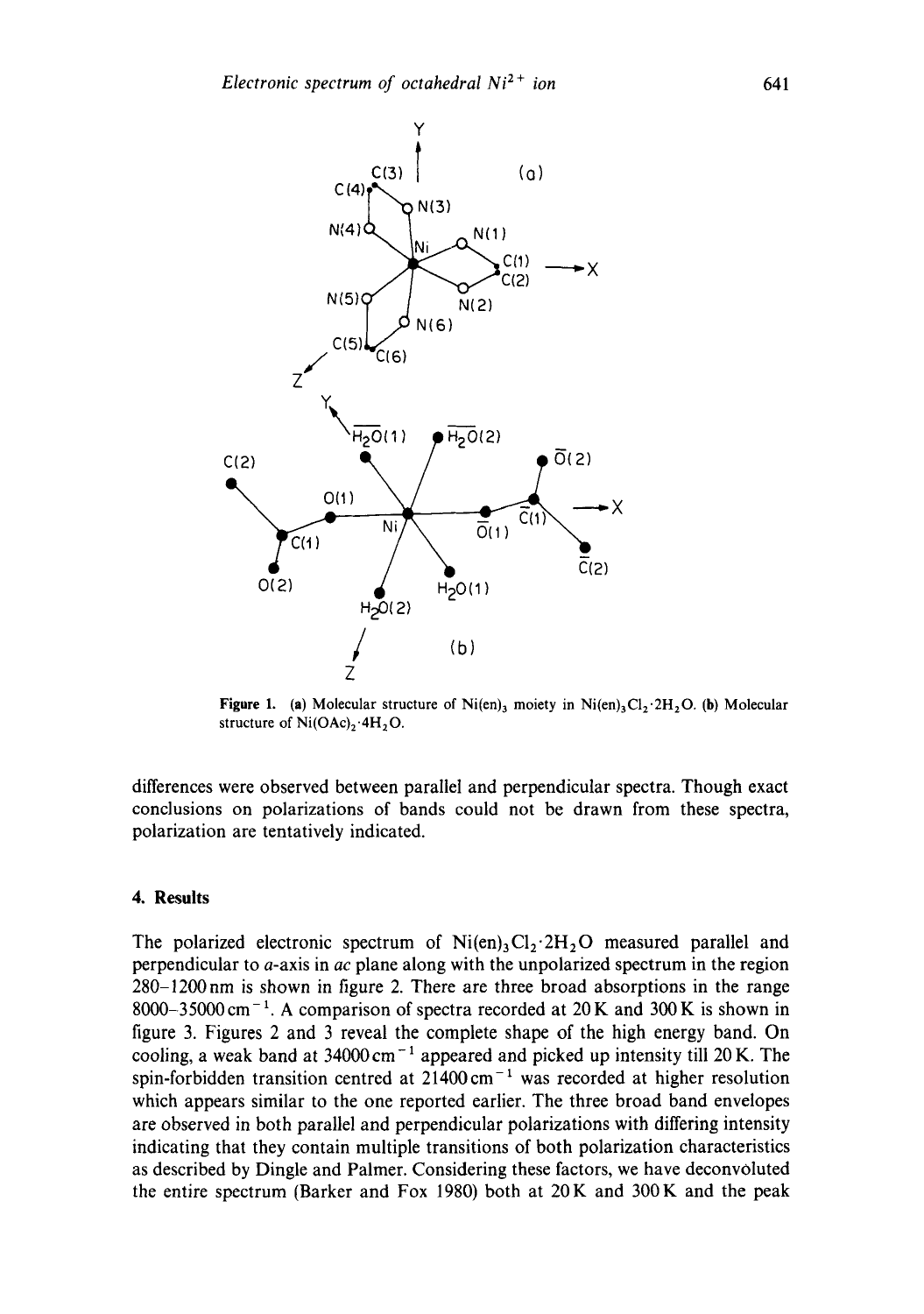

Figure 2. Single crystal electronic spectra of  $Ni(en)$ , Cl<sub>2</sub>  $2H$ , O at 300 K using polarized radiation with light incident on (010) plane keeping electric vector parallel (||), perpendicular  $(\perp)$  and using unpolarized radiation ( $\oplus$ ).



Figure 3. Single crystal electronic spectra of  $Ni(en)_3Cl_2$ :  $2H_2O$  at  $20K$  (---) and 300 K (-- ) using unpolarized radiation.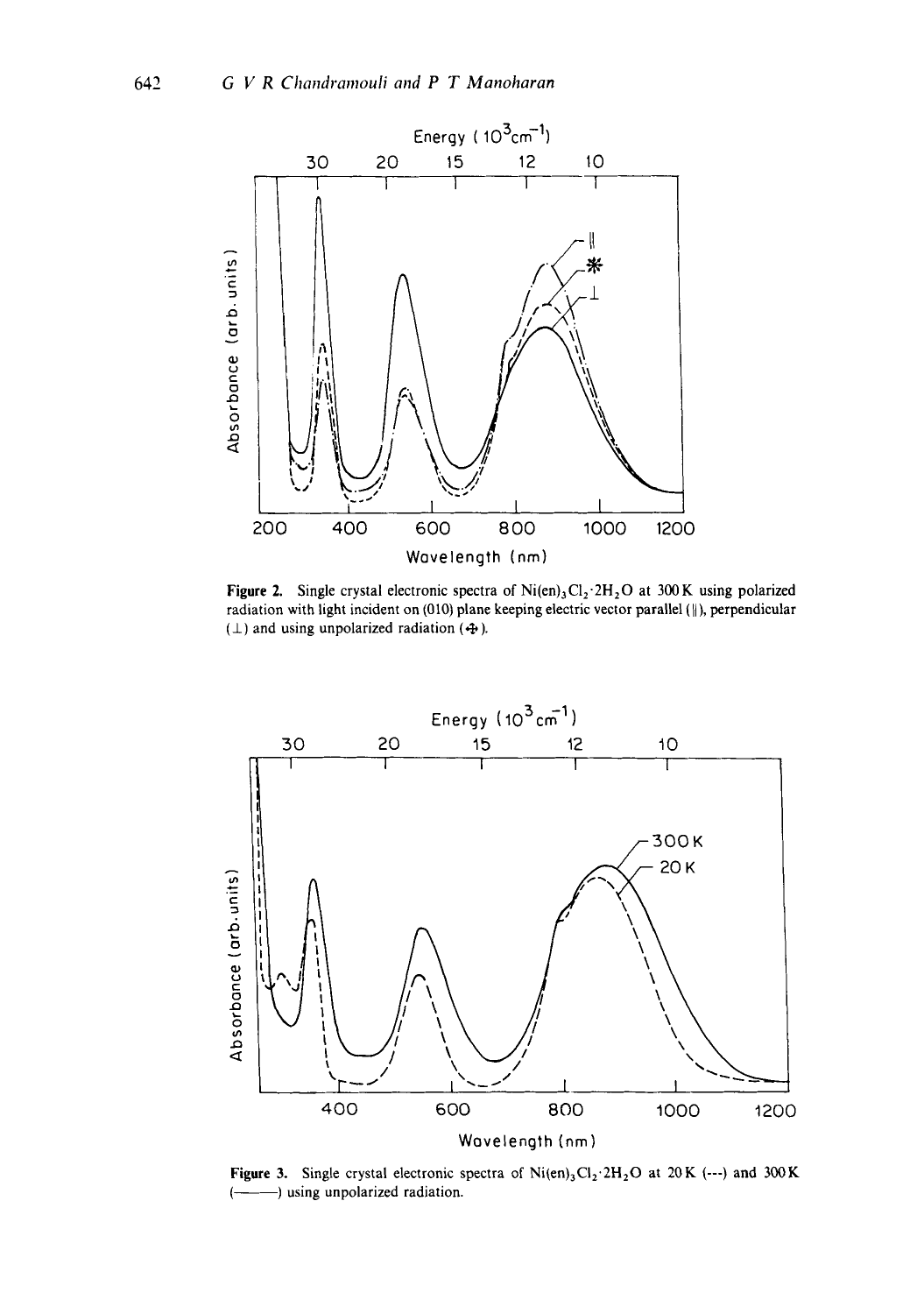|                                                  |                   |                             | 300 K                              | 20 K                               |                                    |
|--------------------------------------------------|-------------------|-----------------------------|------------------------------------|------------------------------------|------------------------------------|
| <b>Excited</b> <sup>5</sup><br>state             | Polari-<br>zation | Band<br>maximum<br>$(cm-1)$ | Relative<br>oscillator<br>strength | Band<br>maximum<br>$\rm (cm^{-1})$ | Relative<br>oscillator<br>strength |
| ${}^3A_1[T_{2a}(F)]$                             | ll                | 10990                       | 2.9                                | 11270                              | 2.2                                |
| ${}^{3}E[T_{2g}(F)]$                             |                   | 11780                       | 6.2                                | 11790                              | $5-3$                              |
| E[D]                                             |                   | 12820                       | $1-0$                              | 12640                              | $1\cdot 1$                         |
| ${}^3A_2[T_{1g}(F)]$                             | ∥                 | 18250                       | 2.2                                | 18390                              | $1-1$                              |
| ${}^{3}E[T_{1a}(F)]$                             |                   | 18580                       | 6.3                                | 18720                              | $3-3$                              |
| $^{1}A_{1}[G]$                                   |                   | 21800                       | 0.2                                | 21400                              | 0.2                                |
| ${}^{1}A_{1}[T_{2q}(D)]$                         | ⊥                 | 24260                       | $1-1$                              | 24790                              | 0 <sup>1</sup>                     |
| $E[T_{2g}(D)]$<br>$^{3}A_{2}[\tilde{T}_{1g}(P)]$ | Ï                 | 28570                       | 5.2                                | 28580                              | $2 - 7$                            |
| ${}^{3}E[T_{1g}(P)]$                             |                   | 29140                       | $6-1$                              | 29580                              | 40                                 |
| ${}^{1}A_{1}[\tilde{T}_{2a}(G)]$                 | II                | 33360                       | $3-4$                              | 33110*                             |                                    |
| ${}^{1}E[T_{2q}(G)]$<br>${}^1E[E_g(G)]$          |                   |                             |                                    | 34840*<br>35970*                   | $10-1$                             |

**Table 1.** Electronic spectrum of Ni(en)<sub>3</sub>Cl<sub>2</sub>.2H<sub>2</sub>O at 300K and their assignments under  $D_3$  symmetry.

\*These three transitions which appear as one band in the observed spectrum were fitted to single Gaussian.

<sup>5</sup> Ground state is  ${}^3A_2[^3A_{2a}(F)]$ .

positions, polarizations and their relative oscillator strengths are given in table 1. The deconvoluted spectra at 20 K and 300 K are shown in figure 4.

The electronic spectrum of nickel acetate tetrahydrate crystals appears mainly as three broad band systems centred at 8470, 15600 and  $25970 \text{ cm}^{-1}$ . The polarized spectra in the region 300–800 nm at 298 K and 800–1600 nm at 77 K are shown in figure 5 and the temperature-dependent spectra from 18-275 K in the entire spectral region are shown in figures 6 and 7. From figure 5 it is clear that the band at  $8470 \text{ cm}^{-1}$  is a combination of at least two broad absorptions centred at 8470 and  $9480 \text{ cm}^{-1}$ . There is a gradual decrease in the intensity in the spectral region 1040–1480 nm as the temperature is lowered, indicating that the band at  $8470 \text{ cm}^{-1}$ is of vibronic origin. The intensity of the band at  $9480 \text{ cm}^{-1}$  remains the same at all temperatures except for a little blue shift. The second band system centred at 15600 cm<sup>-1</sup> shows fine structure on cooling the crystal to 18 K. It is mainly composed of three bands centred at 13960, 15600 and 18400 cm<sup>-1</sup>. A comparison of the spectra at various temperatures reveals that there is considerable decrease in the intensity of the broad band at 13960 cm<sup>-1</sup>. The band centred at 15600 cm<sup>-1</sup> reveals fine structure with spacings of  $400-500 \text{ cm}^{-1}$ . The peak height of the broad low intensity band centred at  $18400 \text{ cm}^{-1}$  slightly increases as the temperature is reduced, showing its possible orbital allowedness. A closer look reveals fine structure on this. The separation is found to be about  $420 \text{ cm}^{-1}$ . The third band system contains bands around 22940, 25970 and  $28570 \text{ cm}^{-1}$ . The low intensity broad absorption centred at  $22940 \text{ cm}^{-1}$  gradually decreases in intensity and it splits into two bands centred at 21650 and 22940 cm<sup>-1</sup>. The band at 25970 cm<sup>-1</sup> also decreases in intensity indicating its forbidden nature. A closer look into the variation of the shape of this band with temperature reveals that there is a band at  $28570 \text{ cm}^{-1}$  whose intensity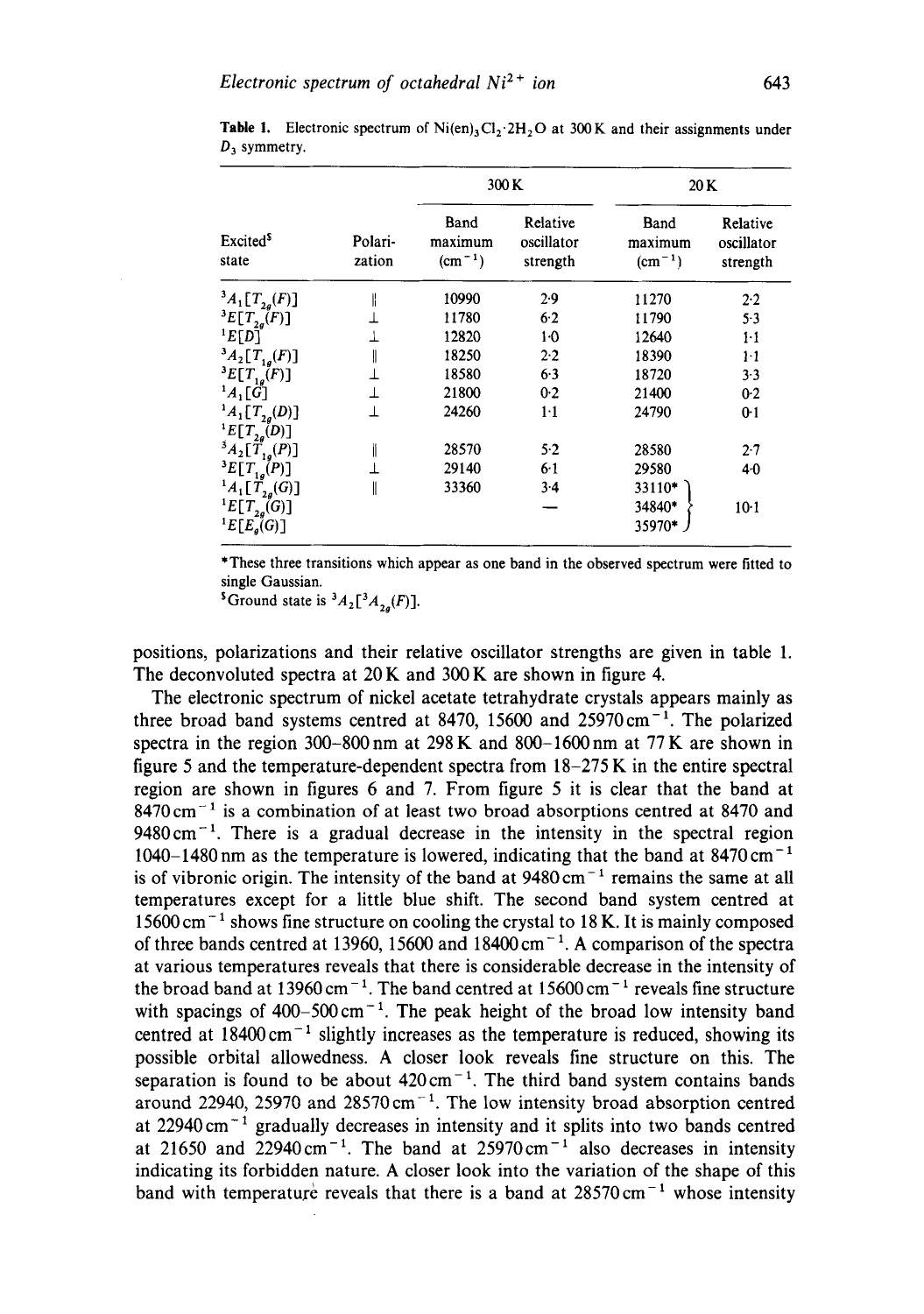

Figure 4. Deconvolution of electronic spectrum of  $Ni(en)_3Cl_2·2H_2O$  at 300K (top) at 20 K (bottom) (---------- fitted spectrum; .... observed spectrum).

remains unchanged as the temperature is reduced. Finally the band in the region  $35000 \text{ cm}^{-1}$  gradually picks up intensity as the temperature is lowered and at 20 K it splits into two bands centred at  $32680$  and  $34970 \text{ cm}^{-1}$ . The increase in the intensity of these bands proves their allowed nature. All the band positions and splittings are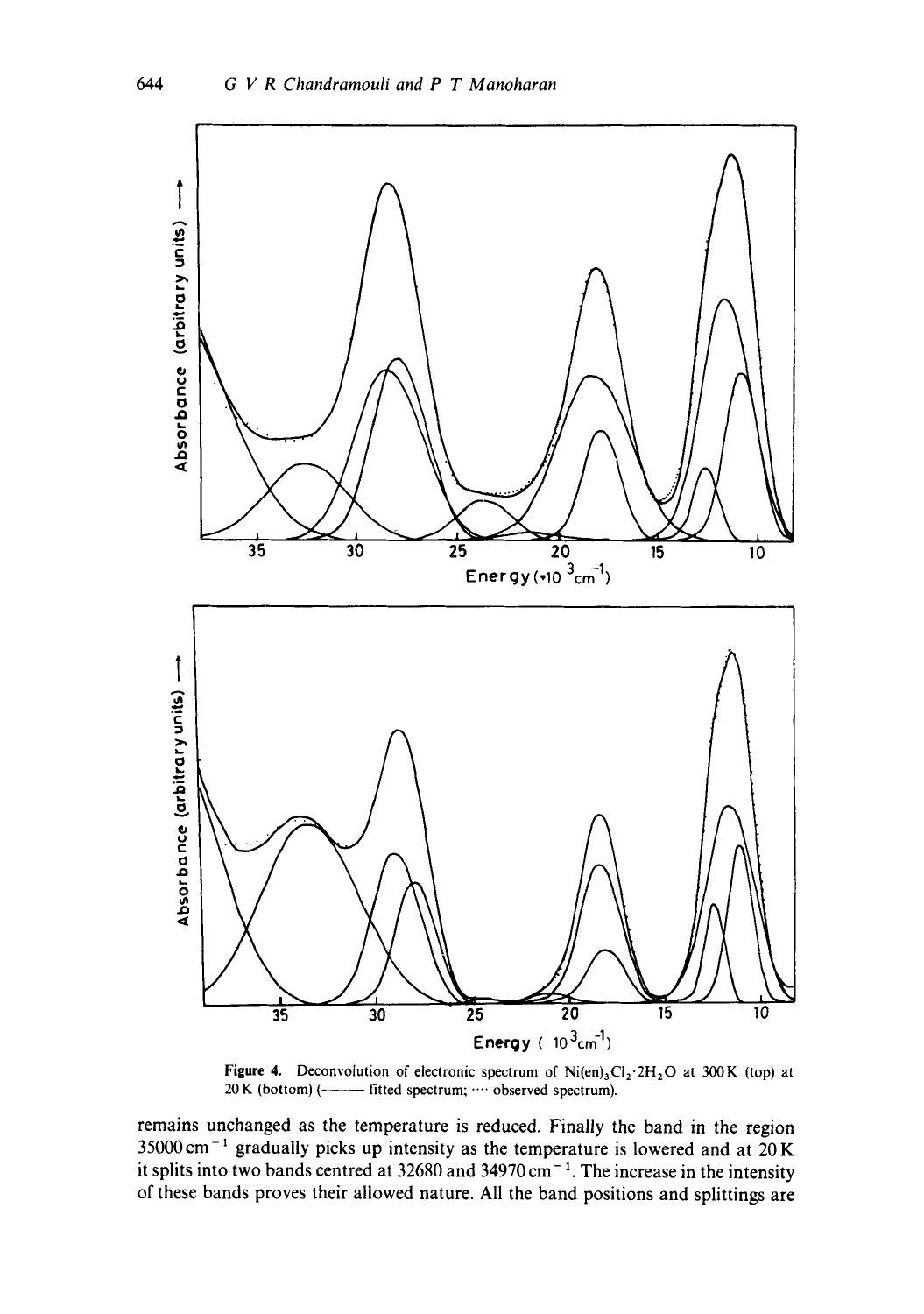

Figure 5. Single crystal electronic spectra of Ni(OAc)<sub>2</sub>.4H<sub>2</sub>O with light incident on (011) plane (i) parallel to  $a$ -axis (ii) perpendicular to  $a$ -axis and (iii) using unpolarized light. Inset shows the spectrum of infrared band at 77 K.



Figure 6. Temperature dependence of the electronic spectrum of single crystal of  $Ni(OAc)<sub>2</sub>·4H<sub>2</sub>O$  in the region 240-800 nm.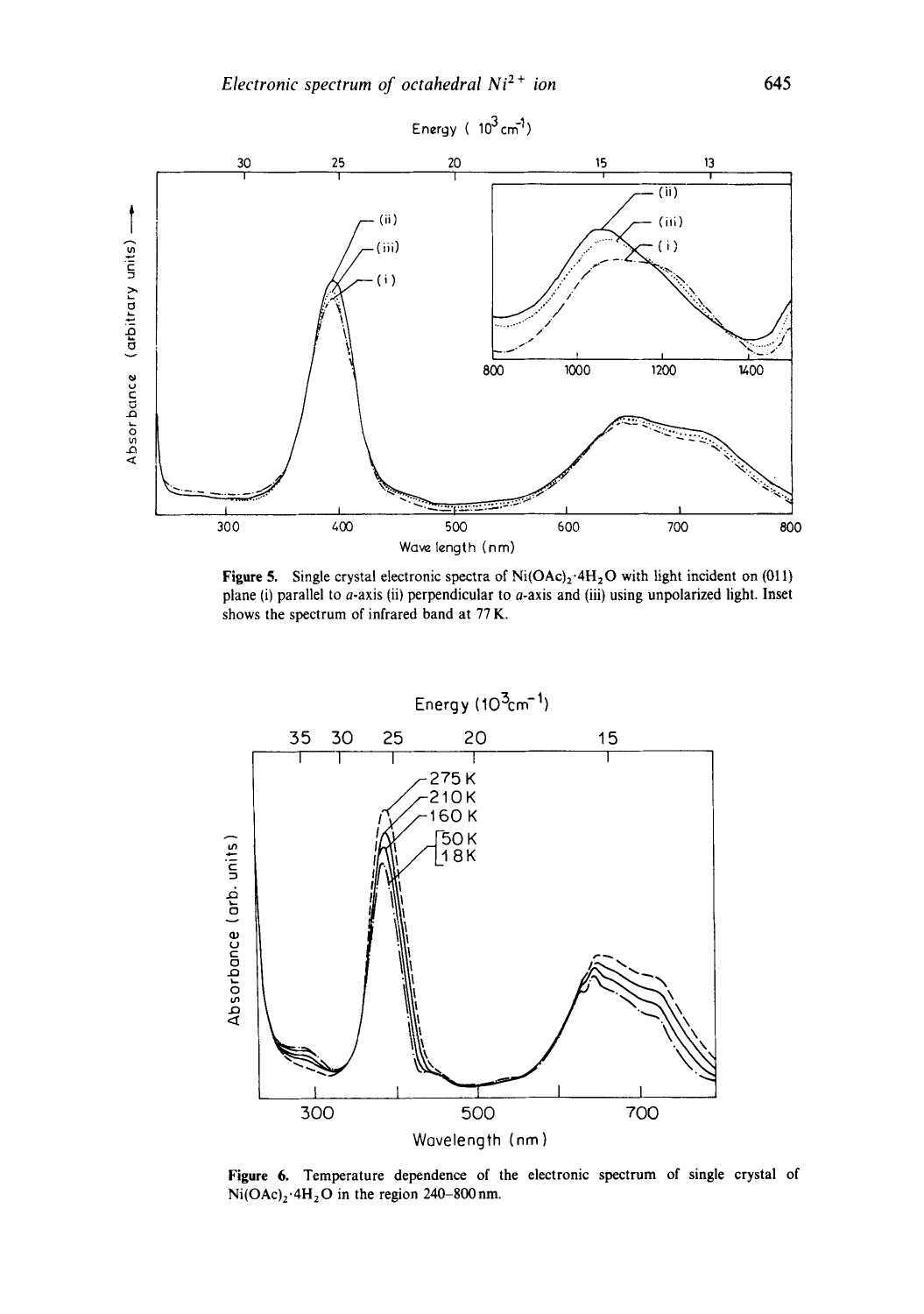

Figure 7. Temperature dependence of the electronic spectrum of single crystal of  $Ni(OAc)<sub>2</sub>·4H<sub>2</sub>O$  in the region 800-1600 nm.

given in table 2. A comparison of this spectrum with that of ethylenediamine complex reveals that there is one-to-one correlation of the bands in their number and intensity-gaining mechanism.

Though it is not in the scope of the present work, it is interesting to note that the band at  $6810 \text{ cm}^{-1}$  gradually decreases in intensity and shifts to lower energy on cooling down to  $200 \text{ K}$  and then picks up intensity maintaining the low energy shift on further cooling until 18 K. The absorption maximum has finally reached 6690 cm<sup>-1</sup>. An isobestic point is noted at  $6760 \text{ cm}^{-1}$ . A similar band observed at  $6480 \text{ cm}^{-1}$ gradually increases in intensity with no accompanying energy shift as the temperature is lowered.

## **5. Discussion**

# 5.1  $Ni(en)_3Cl_2$   $2H_2O$

There is a general agreement between our results on  $Ni(en)$ ,  $Cl_2$  :  $2H_2O$  and those on  $Ni(en)_3(NO_3)_2$  by Dingle and Palmer (1966) except for some new observations and a few differences. In accordance with the results of Dingle and Palmer, it is obvious that there has been a lowering of symmetry from pure octahedron of nitrogen ligands to  $D_3$ . Hence, the energy level scheme of octahedral Ni(II) complex (Dingle and Palmer 1966) has to be further split as shown below:

| $O_h$    | $D_{3}$            |
|----------|--------------------|
| $A_{1g}$ | $\boldsymbol{A}_1$ |
| $A_{2g}$ | A <sub>2</sub>     |
| $T_{1g}$ | $A_2 + E$          |
| $T_{2g}$ | $A_1+E$            |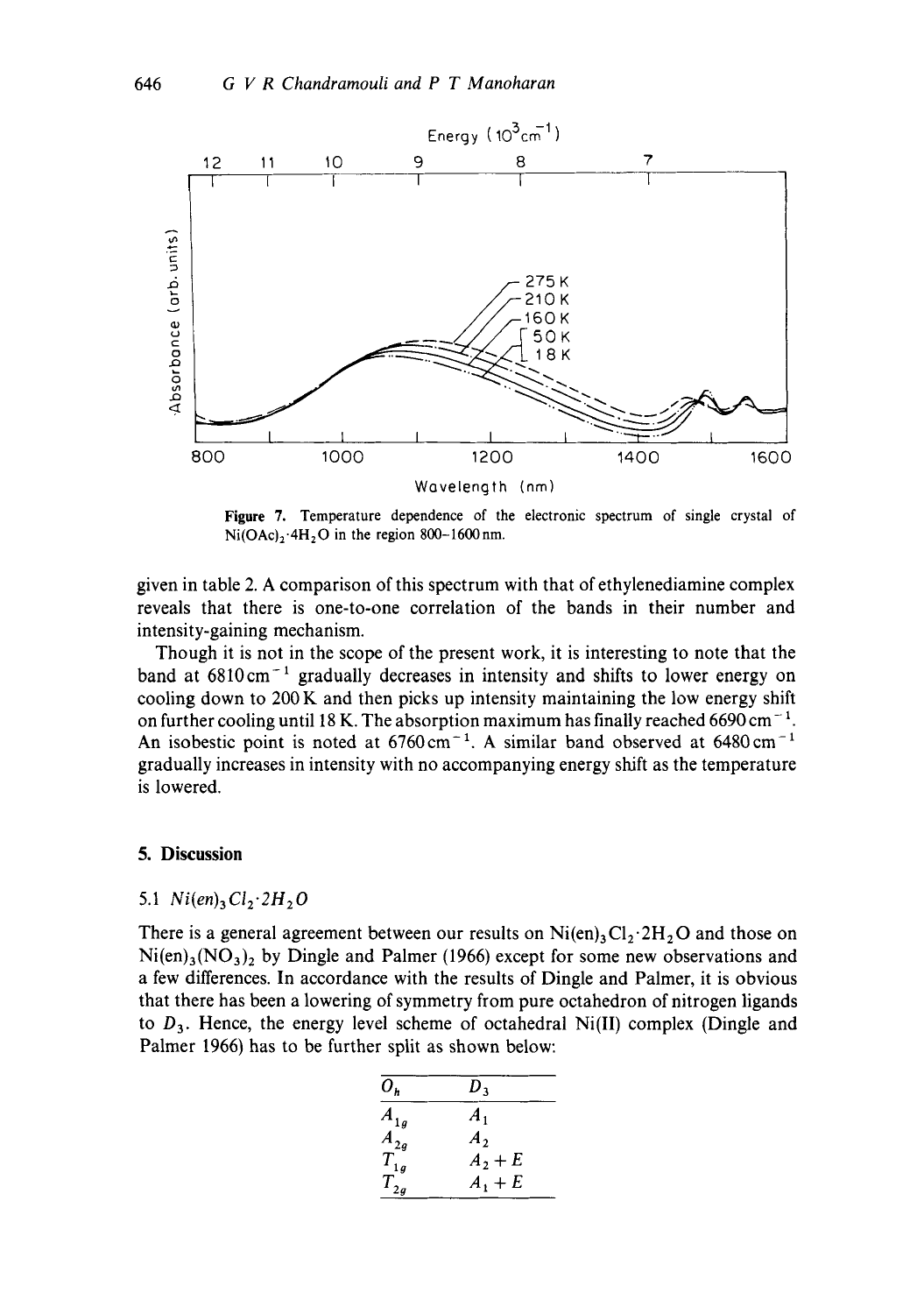|                                |              |       | Band maximum $(cm-1)$ | Calculated*          |
|--------------------------------|--------------|-------|-----------------------|----------------------|
| <b>Excited</b> state           | Polarization | 300 K | 18 K                  | transition<br>energy |
|                                |              |       | 6480                  |                      |
|                                |              |       | 6690                  |                      |
|                                |              |       | 6810                  |                      |
| ${}^3B_2[T_{2g}(F)]$           | I            | 8480  | 8470                  | 8470                 |
| ${}^3E[T_{2g}^{\bullet}(F)]$   | Τ            | 9430  | 9480                  | 9480                 |
| ${}^{1}B_{1}[E_{q}(F)]$        | Τ            |       |                       | 13290                |
| ${}^3A_2[T_{1q}(F)]$           | $\perp$      | 13890 | 13960                 | 14140                |
|                                |              | 14990 | 14750                 |                      |
|                                |              | 15350 | 15080                 |                      |
| ${}^{3}E[T_{1q}(F)]$           | 丄            | 15760 | 15600                 | 15250                |
|                                |              |       | 16000                 |                      |
|                                |              |       | 16420                 |                      |
|                                |              |       | 16810                 |                      |
|                                |              |       | 17210                 |                      |
| ${}^{1}A_{1}[E_{q}(D)]$        |              |       |                       | 16570                |
| ${}^{1}E[T_{2q}(D)]$           | Τ            | 17600 | 18400                 | 21120                |
|                                |              |       | 18810                 |                      |
|                                |              |       | 19230                 |                      |
|                                |              |       | 19660                 |                      |
| ${}^1B_2[T_{2g}(D)]$           | Ŧ            | 22220 | 21650                 | 21640                |
| ${}^1A_1[A_{1g}^{\bullet}(G)]$ | $\perp$      |       | 22940                 | 23360                |
| $^{3}A_{2}[T_{1g}^{(P)}]$      |              | 25450 |                       | 25970                |
| ${}^3E[T_{1g}(P)]$             | Ŧ            |       | 25970                 | 26080                |
| ${}^{1}E[T_{2g}(G)]$           | $\perp$      | 28030 | 28570                 | 27960                |
| ${}^1A_1[E_g(G)]$              |              |       |                       | 30520                |
| ${}^{1}B_{2}[T_{2q}(G)]$       | I            | 34720 | 32680                 | 34310                |
| ${}^{1}B_{1}[E_{q}(G)]$        |              |       | 34970                 | 34800                |
|                                |              |       |                       |                      |

Table 2. Electronic spectrum of nickel acetate tetrahydrate.

\*Ground state is  ${}^3B_1[A_{2a}(F)]$ .

Calculated energies are obtained using  $Dq = -847 \text{ cm}^{-1}$ ,  $Ds = -550 \text{ cm}^{-1}$ ,  $Dt = +115$  cm<sup>-1</sup>,  $B = 900$  cm<sup>-1</sup> and  $C = 3500$  cm<sup>-1</sup> in the expressions given in table 3.

In  $D_3$  point group the electric dipole selection rules are

 $A_2 \rightarrow A_2$  forbidden,  $A_2 \rightarrow A_1$  allowed, z polarized (||),  $A_2 \rightarrow E$ allowed,  $xy$  polarized  $(1)$ .

The electronic spectrum of  $Ni(en)_3Cl_2$ :  $2H_2O$  appears as three band structure as expected for a  $d^8$  Ni(II) ion due to spin-allowed transitions in octahedral ligand field. In addition, there are a few low intensity spin-forbidden transitions.

5.1.1 *Spin-allowed transitions:* The assignments given by Dingle and Palmer completely hold good for the first band of our system also, except that we have deconvoluted it into three-component bands, the positions and assignments of which are found in table 1. However, an analysis of second band system based on the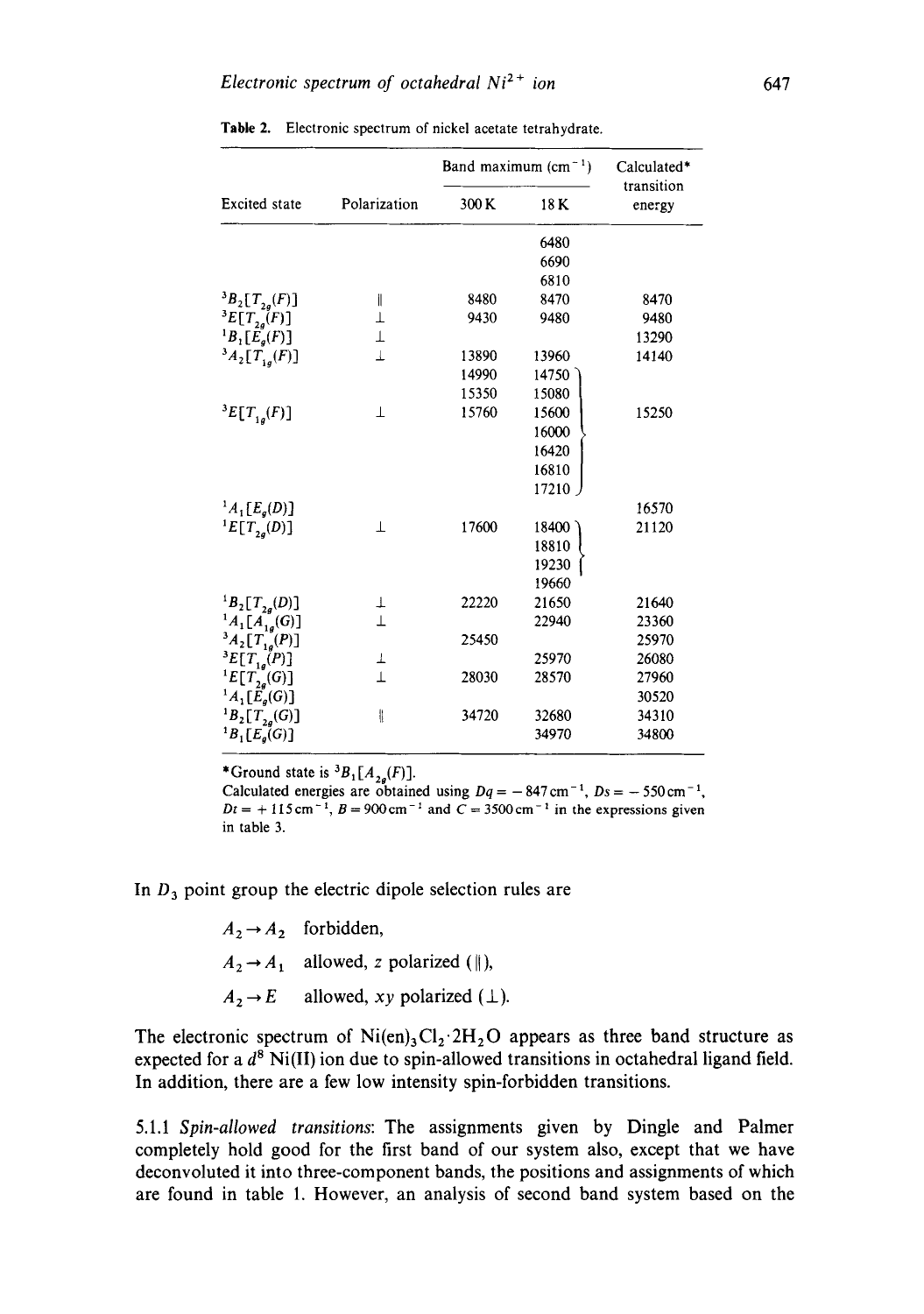temperature variation studies exhibits some interesting features. The peak observed at 18520 cm<sup>-1</sup> shifts by about 460 cm<sup>-1</sup> towards high energy region and its intensity decreases rapidly as the temperature is lowered. Dingle and Palmer assigned this broad band as a combination band whose assignment was given as

$$
{}^{3}A_{2} \rightarrow {}^{3}A_{2} [T_{1a}(F)] \text{ and } {}^{3}A_{2} \rightarrow {}^{3}E [T_{1a}(F)].
$$

By deconvolution we obtained the energy of first transition at  $18390 \text{ cm}^{-1}$  which is an orbitally forbidden transition and second transition at  $18720 \text{ cm}^{-1}$  which is the allowed component and  $\perp$  polarized. The former transition may be allowed due to vibronic interaction of a vibronic mode  $\alpha_2$  or  $\varepsilon$ . The observed band intensity in parallel polarization cannot be explained if only  ${}^3A_2 \rightarrow {}^3E$  is active. A transition  ${}^3A_2 \rightarrow {}^3A_2\alpha_2$  will give rise to the observed parallel intensity. On the other hand, the peak shift and the temperature dependence of the band intensity also can be explained as a result of the contribution of this component band to the total band intensity. A fitting of the intensity of this transition with temperature using the formulation (Holmes and Mclure)  $f = f_0(1 + e^{-1/44\omega/T})$ , (where f is the f-number which is proportional to the oscillator strength at temperature T,  $f_0$  is f-number at 0 K and  $\omega$  is the frequency of the vibronic mode of the ground state) results in a frequency of 275 cm<sup>-1</sup> for the enabling vibration  $\alpha_2$ .

The broad band system centred at  $29,580 \text{ cm}^{-1}$  also shows similar behaviour. It shows a peak shift of  $620 \text{ cm}^{-1}$  towards high energy region with an overall reduction of intensity as the crystal was cooled down to 20 K. It is worth mentioning that this is again a combination band assigned by Dingle and Palmer as due to the transitions

$$
{}^{3}A_{2} \rightarrow {}^{3}A_{2}[T_{1a}(P)] \text{ and } {}^{3}A_{2} \rightarrow {}^{3}E[T_{1a}(P)].
$$

Furthermore, the absence of optical excitation due to  $NO<sub>3</sub>$  ion in our system makes it easier to observe the shift and polarization of the band and identify the exact energy of excitation. It is interesting to observe that both the transitions  ${}^3A_2$  to  ${}^3T_{1a}$  of P and F exhibit similar polarizations and temperature dependence as expected. An analysis of temperature dependence of the band intensity revealed that the same  $\alpha$ , vibronic mode enables the forbidden components of both the transitions.

5.1.2 *Spin-forbidden transitions:* The spin-forbidden transitions are observed at the energies 21400, 24790, 33110, 34840 and 35970 cm<sup>-1</sup>. The transition at 21400 cm<sup>-1</sup> showed vibronic fine structure at 20 K. This is assigned to  ${}^3A_2 \rightarrow {}^1A_1[A_{1a}(G)]$ . A complete discussion of the origin of the intensity and assignments of the fine structure are given by Dingle and Palmer (1966). The transition observed at  $24790 \text{ cm}^{-1}$  with a general  $\perp$  polarization may be assigned as  ${}^3A_2 \rightarrow {}^1A_1[T_{2g}(D)]$  and  ${}^3A_2 \rightarrow {}^1E_1[T_{2g}(D)]$ . The group of transitions observed in the region  $33000-36000$  cm<sup>-1</sup> were not observed in the nitrate complex due to the absorption of nitrate ion. These are assigned as  ${}^3A_2 \rightarrow {}^1A_1[T_{2q}(G)]$ ,  ${}^3A_2 \rightarrow {}^1E_1[T_{2q}(G)]$  and  ${}^3A_2 \rightarrow {}^1E[E(G)]$  on the basis of crystal field and electron repulsion parameters computed.

The trigonal distortion parameters were estimated using the energy expressions given by Perumareddi (1972) for  $d^8$  nickel under trigonal distortion. The best fit of calculated transition energies with observed energies was obtained with the Racah parameters  $B=810 \text{ cm}^{-1}$  and  $C=4B$ , crystal field splitting parameter  $Dq=+1177 \text{ cm}^{-1}$ , trigonal distortion parameters  $D_{\sigma} = -250 \text{ cm}^{-1}$  and  $D_{\tau} = -125 \text{ cm}^{-1}$  and spin-orbit coupling constant  $\lambda = -275 \text{ cm}^{-1}$ .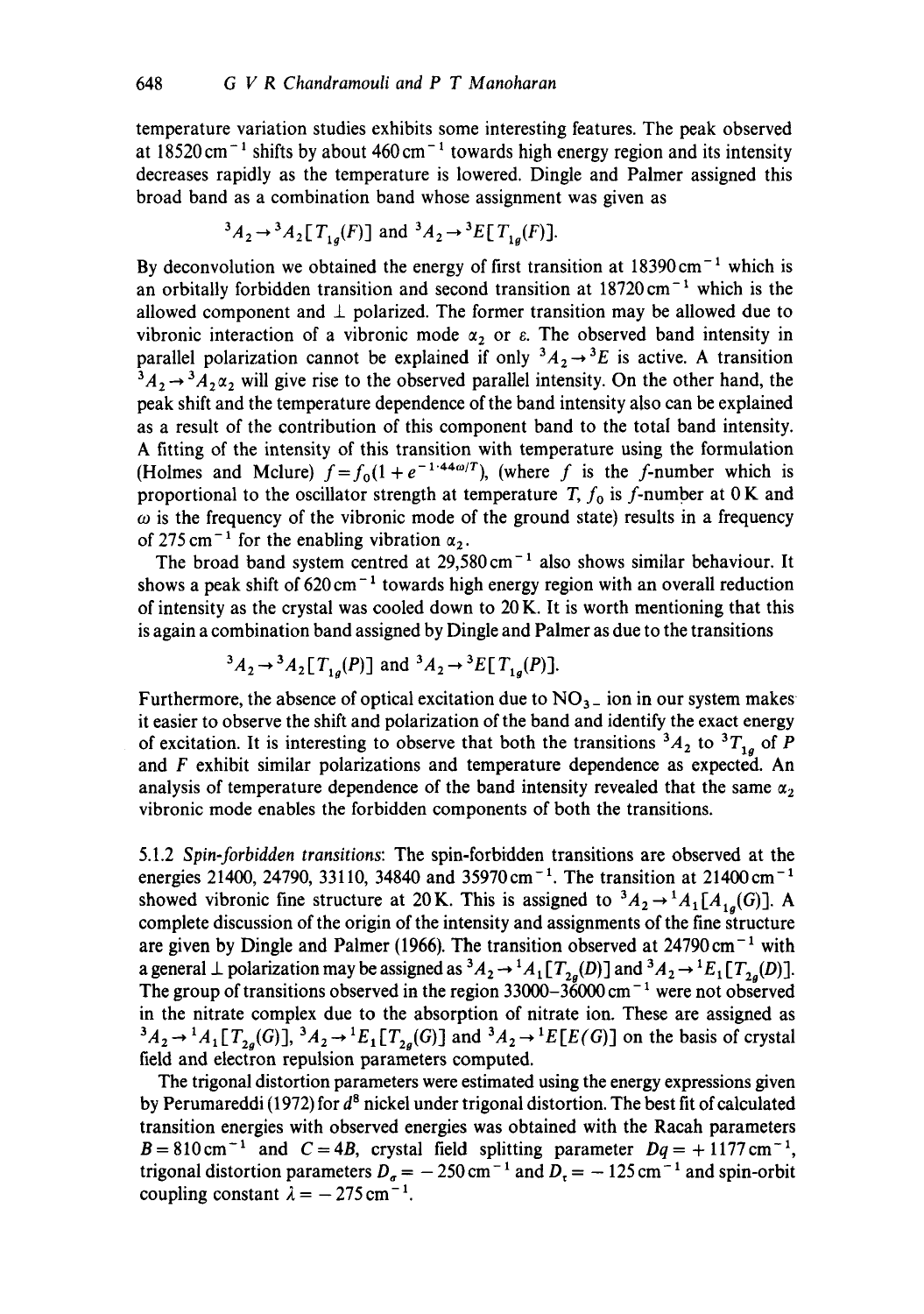#### 5.2  $Ni(OAc)_2$  <sup>4</sup>H<sub>2</sub>O

Temperature dependent optical spectra and polarization indicate a similarity between  $[Ni(en)_3]^2$ <sup>+</sup> and Ni(OAc)<sub>2</sub>.4H<sub>2</sub>O. Both these complexes show three band systems with low intensity spin-forbidden transitions. Ethylenediamine provides a stronger crystalline field than acetate and water. The symmetry is  $D_3$  in the former complex while it is  $D_4$  in the latter. The lowered symmetry from octahedral to  $D_4$  in the latter compound rather than  $D_{4h}$  is justified by the identification of allowed nature of some of the  $d \rightarrow d$  transitions in temperature-dependent studies. The energy levels under  $O<sub>h</sub>$  point group split further in  $D<sub>4</sub>$  as shown below:

| $O_h$    | $D_{4}$     |
|----------|-------------|
| $A_{1g}$ | $A_{1}$     |
| $A_{2g}$ | В.          |
| $E_a$    | $A_1 + B_1$ |
| $T_{1g}$ | $A_2 + E$   |
| $T_{2g}$ | $B_2 + E$   |

The configuration  $d^8$  gives rise to the Russell Saunder's terms of which  ${}^{3}F$  and  ${}^{3}P$ are of high spin multiplicity and  ${}^{1}D$ ,  ${}^{1}G$  and  ${}^{1}S$  are of low spin multiplicity. These terms again split by the perturbation of crystal field. The splitting of all these levels and their calculated energies using crystal field parameters  $Dq = +847 \text{ cm}^{-1}$ ,  $Ds = -550 \text{ cm}^{-1}$ ,  $Dt = 115 \text{ cm}^{-1}$  and Racah parameters  $B = 900 \text{ cm}^{-1}$  and  $C = 3500 \text{ cm}^{-1}$  are given in table 2. The determinants to account for configuration interaction of the same symmetry states are presented in table 3. Spin-orbit coupling may also perturb the energy levels. This is demonstrated by Liehr and Ballhausen (1959) in the case of hydrates of Ni(II) ion. At a later stage a full calculation of the matrix elements including spin-orbit coupling and tetragonal distortions was presented by Perumareddi (1972). The parameters  $B$ ,  $C$ ,  $Dq$ ,  $Ds$ ,  $Dt$  and  $\zeta$  were fitted by a least squares procedure in order to obtain best fit of the calculated energies with the experimentally observed transition energies. This leads to the values of the parameters as  $B = 850 \text{ cm}^{-1}$ ,  $C = 3400 \text{ cm}^{-1}$ ,  $Dq = -858 \text{ cm}^{-1}$ ,  $Ds = -360 \text{ cm}^{-1}$ and  $Dt = -115 \text{ cm}^{-1}$ ,  $\zeta = -550 \text{ cm}^{-1}$ . This calculation leads to thirty five states. Since the experimental spectrum could resolve only twelve transitions and the splittings due to spin-orbit coupling are not well resolved, we limit ourselves to assign the transitions on the basis of symmetry effects only.

The selection rules for electric dipole induced transitions in  $D_4$  point group are:

| $B_1 \rightarrow A_1, A_2, B_1$ forbidden |                        |
|-------------------------------------------|------------------------|
| $B_1 \rightarrow B_2$                     | allowed, z-polarized   |
| $B_1 \rightarrow E$                       | allowed, xy-polarized. |

The first band system contains two broad bands centred at  $8470 \text{ cm}^{-1}$  and 9480 cm<sup>-1</sup>, the former being  $\parallel$  polarized and the later  $\perp$  polarized. Hence the former transition is assigned to  ${}^3B_1 \rightarrow {}^3B_2[T_{2a}(F)]$ . The transition at 9480 cm<sup>-1</sup> may be assigned as  ${}^{3}B_{1} \rightarrow {}^{3}E[T_{2g}(F)]$ . The observed allowedness and the polarization of this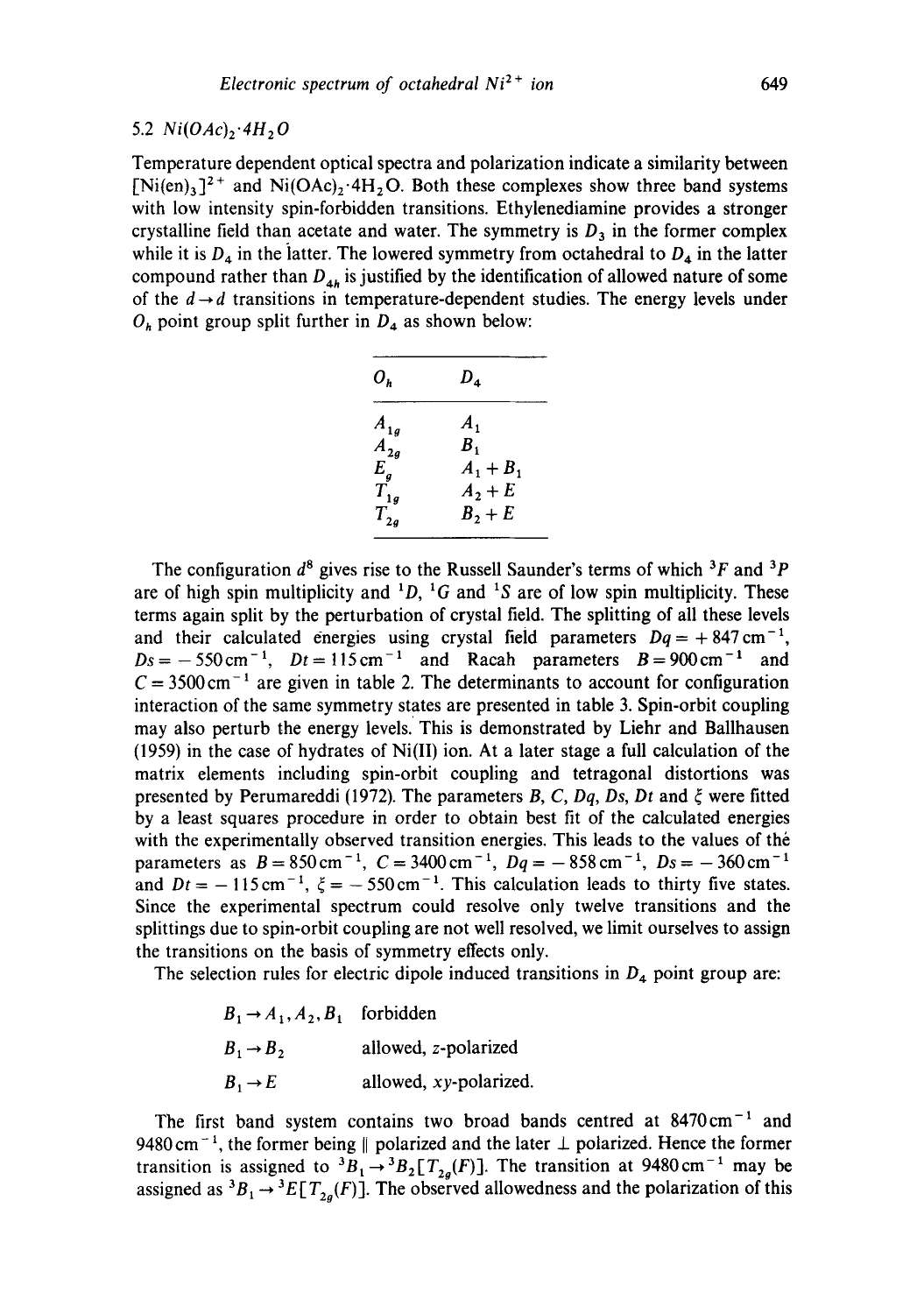| $-12Dq - 7Dt - E = 0$<br>${}^{3}B_{1}[A_{2a}(F)]$              | $ -2Dq - 7Dt - E  = 0$<br>${}^{3}B_{2}[T_{2a}(F)]$                                                                          |                                                                                                                                                          |
|----------------------------------------------------------------|-----------------------------------------------------------------------------------------------------------------------------|----------------------------------------------------------------------------------------------------------------------------------------------------------|
| $-2Dq + (7/4)Dr - E$<br>${}^3E[T_{2a}(F)]$                     |                                                                                                                             |                                                                                                                                                          |
| $ 6Dq - (4/5)Ds + 6Dt - E$<br>${}^{3}A_{2}[T_{1,a}(F)]$        | $\frac{0}{1}$<br>$-4Dq + (12/5)Ds - 4Di$<br>$15B + (14/5)Ds - E$<br>${}^{3}A_{2}[T,{}_{a}(P)]$                              |                                                                                                                                                          |
| $ 6Dq - (2/5)Ds + (9/4)Dt - E$<br>${}^3E[T_{1q}(F)]$           | $= 0$<br>$-4Dq + (6/5)Ds - (3/2)Dt$<br>$15B - (7/5)Ds - E$<br>$E[T_{1g}(P)]$                                                |                                                                                                                                                          |
| $(16/7)Dq - (6/7)Ds + (4/7)Dt - E$<br>${}^{1}B_{2}[T_{2a}(D)]$ | $\frac{1}{2}$<br>$7B + (26/7)Dq - (8/7)Ds + (11/7)Dt - E$<br>$(\sqrt{3/7})(-19Dq + 4Ds - 30Di)$<br>${}^{1}B_{2}[T_{2a}(D)]$ |                                                                                                                                                          |
| $(16/7)Dq + (3/7)Ds + (16/7)Dt - E$<br>$E[T_{2q}(D)]$          | $7B + (26/7)Dq - (4/7)Ds + (69/28)Dt - E$ = 0<br>$-(16\sqrt{3}/7)Dq$<br>$E[T_{2g}(G)]$                                      |                                                                                                                                                          |
| $(-24/7)Dq - (6/7)Ds - (4/7)Dt - E$<br>$B_1[E_a(D)]$           | $B =  A /2Dq - (8/7)Ds + (11/7)Dt - E  = 0$<br>$-(\sqrt{3}/7)(-40Dq + 4Ds - 30Dt)$<br>$B_1[E_g(G)]$                         |                                                                                                                                                          |
| $(1-24/7)Dq + (6/7)Ds - (24/7)Dt - E$<br>$A_1[E_a(D)]$         | $(1/\sqrt{105})(-26Dq + 10Ds + 51Dt)$<br>$7B - 4Dq - (7/3)Dt - E$<br>14, [G]                                                | $\frac{1}{\pi}$<br>$7B - (4/7)Dq + (8/7)Ds + (47/21)Dt - E$<br>$-1/7\sqrt{3}$ $( -52Dq + 12Ds + 21Dt)$<br>$(-1/3\sqrt{35})(60Ds + 5Di)$<br>$A_1[E_a(G)]$ |
| $ -2Dq + 4Ds - 2Di - E  = 0$<br>$[A_2[T]_a(G)]$                | $-2Dq - 2Ds - (3/4)Dt - E = 0$<br>$^1E[T_{1g}(G)]$                                                                          |                                                                                                                                                          |

Table 3. Energy expressions for nickel acetate tetrahydrate. Table 3. Energy expressions for nickel acetate tetrahydrate.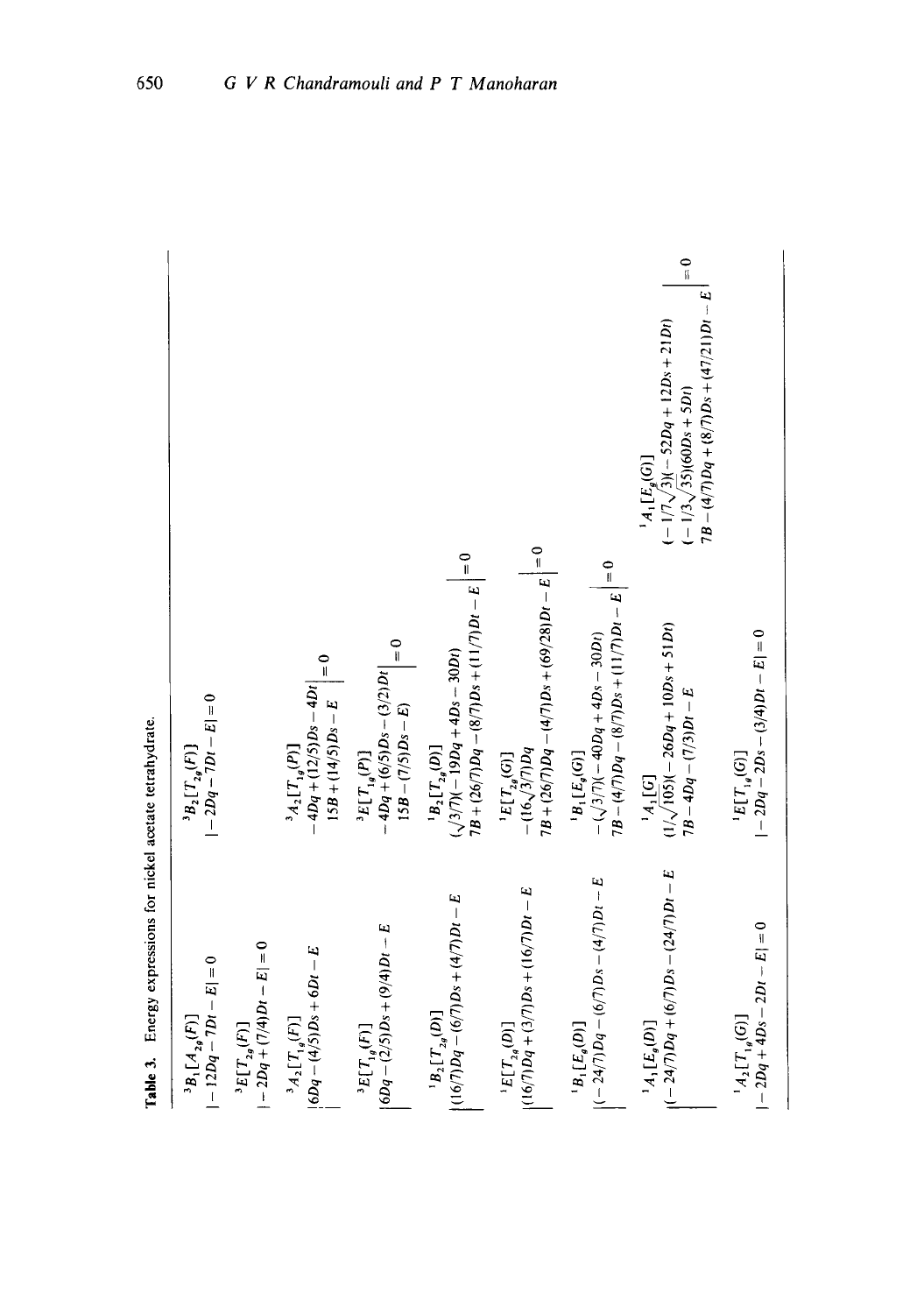band confirm this assignment. The calculated energy of the transition  ${}^3B_1 \rightarrow {}^1B_1[E_a(F)]$ is  $13290 \text{ cm}^{-1}$ . Probably this band is buried under the broad envelope of the above two bands since it is a low intensity spin-forbidden transition.

The second band system which appears in the region  $13900-23000$  cm<sup>-1</sup> contains four bands. The band at  $13960 \text{ cm}^{-1}$  is  $\perp$  polarized and is assigned to  ${}^{3}B_{1} \rightarrow {}^{3}A_{2}[A_{1}](F)$ . This is in good agreement with the calculated transition energy  $14140 \text{ cm}^{-1}$ . This orbitally forbidden transition may have been allowed by an enabling vibrational species  $\varepsilon$ , which probably explains the observed  $\perp$  polarization though no direct proof is available. The transition at  $15600 \text{ cm}^{-1}$  may be assigned as  ${}^3B_1 \rightarrow {}^3E[T_{1a}(F)]$  which explains orbitally allowed nature of this band as well as its  $\perp$  polarization. The fine structure observed on this band may be a vibrational progression with  $Ni-OH<sub>2</sub>$  stretching frequencies. It could also be interpreted as splitting due to spin-orbit coupling, since the band is itself of allowed nature. The calculation including spin-orbit coupling gives seven transitions under  ${}^{3}T_{1g}$  at the energies 14470, 14530, 14750, 15630, 15640, 15830 and 15960 cm<sup>-1</sup>. However, the observed spectrum shows approximately equal spacings of the fine structure and hence the fine structure should be assigned to vibronic progression rather than spin-orbit splittings.

The low intensity transition at  $18400 \text{ cm}^{-1}$  was not observed by the earlier workers. We assign it as due to  ${}^3B_1 \rightarrow {}^1E[T_{2g}(D)]$  though its calculated energy including spin-orbit coupling or without it is approximately  $21000 \text{ cm}^{-1}$ . We have given this assignment since there is no other level nearby the energy  $18400 \text{ cm}^{-1}$ . This transition gains intensity under spin-orbit coupling term in the Hamilt0nian with the nearby spin-allowed term. This is of course true, no matter whether the transition is electric or magnetic dipole allowed. It is also appropriate to mention here that, Piper and Koertge (1960) found in Ni $(H_2O)<sub>6</sub><sup>2+</sup>$  a similar band, due to simultaneous electronic and vibrational excitations involving O-H stretching vibration. Part of the intensity of this band might have been drawn from similar mechanism. The two transitions at 21650 and 22940 $cm^{-1}$  gain intensity by spin-orbit coupling. These are assigned to  ${}^3B_1 \rightarrow {}^1B_2[T_{2a}(D)]$  and  ${}^3B_1 \rightarrow {}^1A_1[G]$  respectively.

The third band system is composed of bands at  $25970$  and  $28570 \text{ cm}^{-1}$ . A careful observation of temperature dependence of the centre of first band reveals that the band centre has shifted by about  $520 \text{ cm}^{-1}$  on cooling down to 20 K. The calculated transition energies for  ${}^3B_1 \rightarrow {}^3A_2[T_{1g}(P)]$  and  ${}^3B_1 \rightarrow {}^3E[T_{1g}(P)]$  are 25970 and  $26080 \text{ cm}^{-1}$  respectively. This indicates that it is a combination of the above two transitions. The observed shift of the peak centre justifies the reduction in the intensity of the low energy component due to its orbital-forbidden nature. The band at 28570 cm<sup>-1</sup> is assigned to a spin-forbidden transition  ${}^3B_1 \rightarrow {}^1E[T_{2a}(G)]$ . The spin-forbidden transition around  $34000 \text{ cm}^{-1}$  is well resolved at 20 K showing up its components centred at  $32680 \text{ cm}^{-1}$  and  $34970 \text{ cm}^{-1}$ . These transitions can be assigned as  ${}^3B_1 \rightarrow {}^1B_2$  [ $T_{2g}(G)$ ] and  ${}^3B_1 \rightarrow {}^1B_1$  [ $E_g(G)$ ] respectively. The infrared bands at 6480, 6690 and  $6810 \text{ cm}^{-1}$  are possibly the overtone frequencies of water. Their intensity variations with temperature probably indicate the changes in their surroundings effecting the vibrational frequencies. Further temperature dependent studies by the IR and Raman spectroscopy are under progress to explain this novel finding.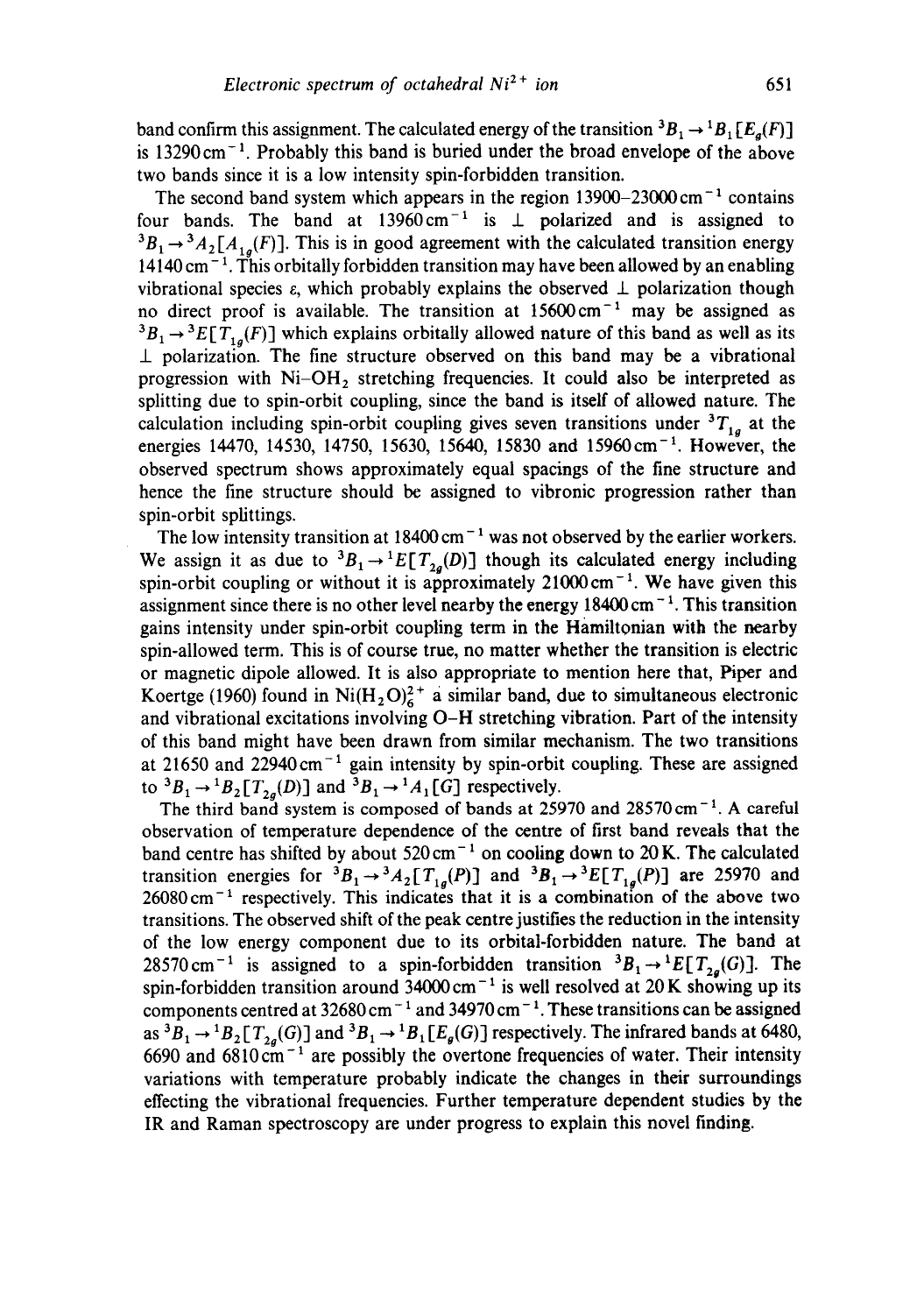# 6. Conclusion

The temperature dependence and the polarization results and an improved resolution facilitated us to observe the extent of splitings of the bands due to low symmetry. Further splitting of these states due to the perturbation caused by spin-orbit coupling does not appear very clear in the region  $13960-15600$  cm<sup>-1</sup>. Liehr and Ballhausen (1959) calculated the energies of spin-orbit split levels of  ${}^{3}T_{1a}({}^{3}F)$  excluding the symmetry effects, which gave a total splitting of  $1260 \text{ cm}^{-1}$ . Though this value appears to be comparable to the observed splitting of  $1640 \text{ cm}^{-1}$ , the low symmetry cannot be considered negligible. In fact, the polarization and temperature dependent studies on this complex revealed that, all the observed bands could be interpreted in terms of the splitting of the cubic levels due to tetragonal distortion alone as seen in the discussion. Hence a calculation including both the effects of spin-orbit coupling and distortion effects gives a better picture. This would give a total of 35 states. However, we limited ourselves to symmetry effects only since the observed spectrum did not resolve all the states.

Though all the observed polarizations of the transitions are consistent with the assignments, the intensity decrease of the transition at  $8470 \text{ cm}^{-1}$  as the temperature was lowered is not understandable since it has been assigned to an allowed transition. Its assignment is justified from polarization data and crystal field calculations. The observed temperature dependence of this band indicates that it gains intensity predominantly by vibronic mechanism than mixing of odd parity functions with d-orbitals of the metal ion. This may be an indication that the mixing of *xy* and  $x^2 - y^2$  orbitals with odd parity functions is not considerable when compared to that of  $z<sup>2</sup>$  orbital in this complex. The considerable differences in calculated and observed energies of spin-forbidden transitions are due to the difficulty in identification of peak positions either by the overlap of neighbouring bands or insufficient resolution. A band deconvolution was not possible in this case due to too many shoulders and fine structure which makes it difficult to guess the number of component bands. A calculation of intensity ratios of the transitions  ${}^3A_{2a} \rightarrow {}^3T_{1a}(F)$  and  ${}^3A_{2a} \rightarrow {}^1E_a(D)$ which was carried out by Ballhausen and Liehr (1959) on  $Ni(H<sub>2</sub>O)<sup>2+</sup>$  gave the ratio 4.3:0.1. Hence the assignment to the band at 13960 cm<sup>-1</sup> given by Narayana *et al* (1968) as  ${}^3A_{2a} \rightarrow {}^1E({}^1D)$  may not be correct because of its large intensity. This conflict has been removed by our assignment to this band as  ${}^{3}B_1 \rightarrow {}^{3}A_2[T_{1a}(F)]$ . The temperature dependence and polarization data of this band and crystal field calculations completely agree with this assignment.

#### **Acknowledgements**

The financial support by the Department of Science and Technology, Delhi, India to carry out this work is gratefully acknowledged. The authors are also thankful to Dr G L Burkhart, Department of Chemistry, Navada University, for providing us with a FORTRAN program for deconvolution.

#### **References**

Balkanski M, Moch P and Shulman R G 1964 *J. Chem. Phys. 40* 1897 Ballhausen C J and Liehr A D 1959 *Mol. Phys.* 2 123